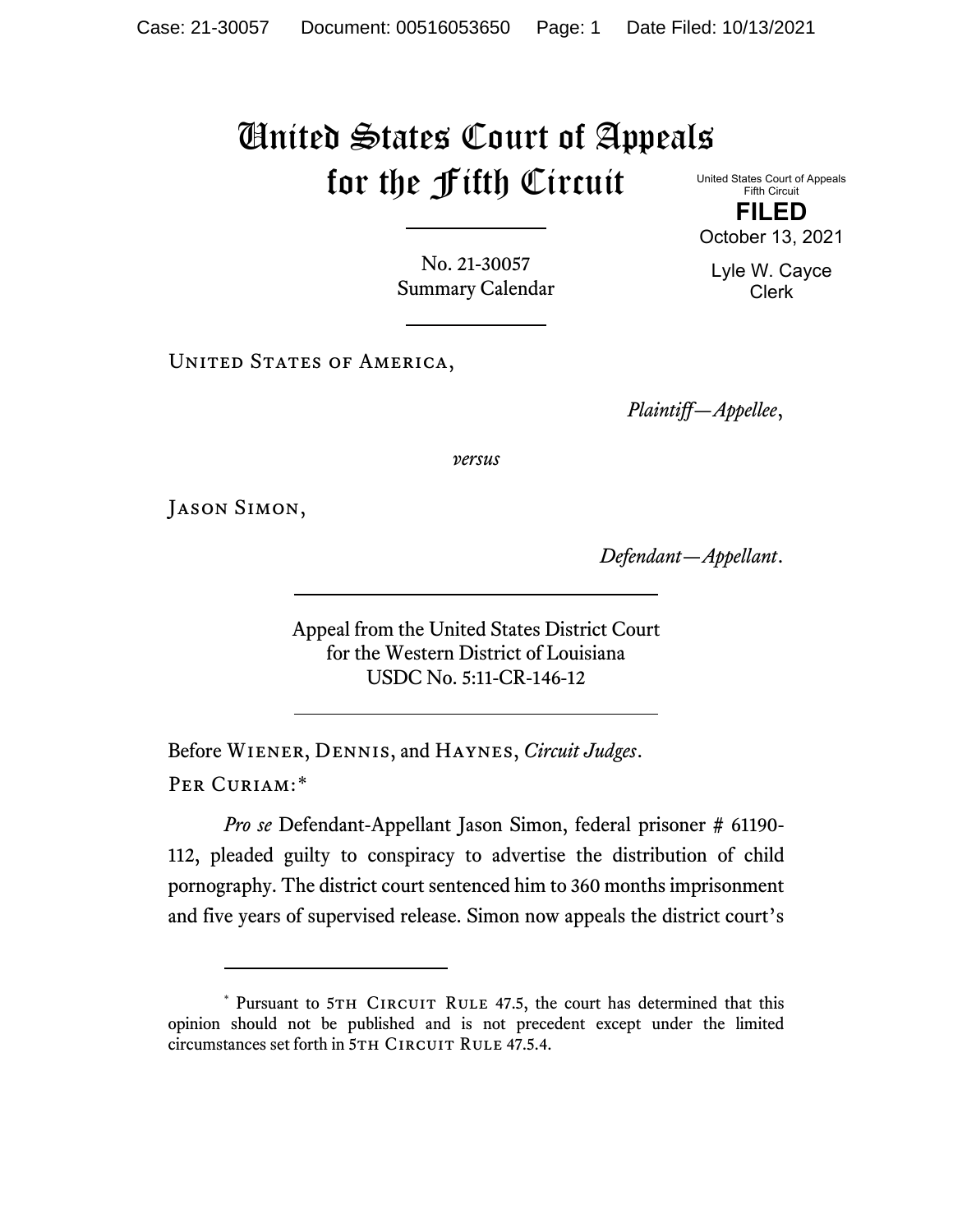## No. 21-30057

denial of his motion for compassionate release under 18 U.S.C. §  $3582(c)(1)(A)(i)$ , as amended by the First Step Act of 2018 (FSA), Pub. L. No. 115-391, § 404, 132 Stat. 5194.[1](#page-1-0) We review the district court's denial of a motion for compassionate release for abuse of discretion. *United States v. Chambliss*, 948 F.3d 691, 693 (5th Cir. 2020).

In its order denying Simon's motion, the district court concluded it was bound by U.S.S.G. § 1B1.13 and the accompanying application notes. It did so without the benefit of intervening Fifth Circuit authority. *See United States v. Shkambi*, 993 F.3d 388, 392 (5th Cir. 2021). As *Shkambi* makes clear (and as the government acknowledges), this was incorrect. *See id.* (holding that the policy statement does not bind a court reviewing a prisoner's own motion). We have remanded at least one similar case. *See United States v. Perdue*, 856 F. App'x 528, 529 (5th Cir. 2021) (per curiam).

Remand is unnecessary here, however, because the district court offered a clear, alternative explanation for its ruling. It explained that "granting Simon's release would not comport with the factors enumerated in Section 3553(a)." The district court's conclusion that the § 3553(a) factors do not merit relief is both dispositive of the matter and unaffected by our ruling in *Shkambi*. *See United States v. Shorter*, 850 F. App'x 327, 328 (5th Cir. 2021) (per curiam) (addressing a similar circumstance). The district court thoroughly reviewed and applied the factors, and there is no evidence that its conclusion regarding extraordinary and compelling circumstances influenced its analysis. And Simon has not demonstrated that the district

<span id="page-1-0"></span><sup>&</sup>lt;sup>1</sup> Simon's notice of appeal is dated and postmarked January 25, 2021, more than 14 days after the district court issued its order denying his motion. His notice of appeal was, therefore, untimely. FED. R. APP. P.  $4(b)(1)(A)(i)$ . Because this failure does not deprive us of jurisdiction, it can be waived. *United States v. Martinez*, 496 F.3d 387, 388–89 (5th Cir. 2007) (per curiam). The government "affirmatively waives any untimeliness argument."